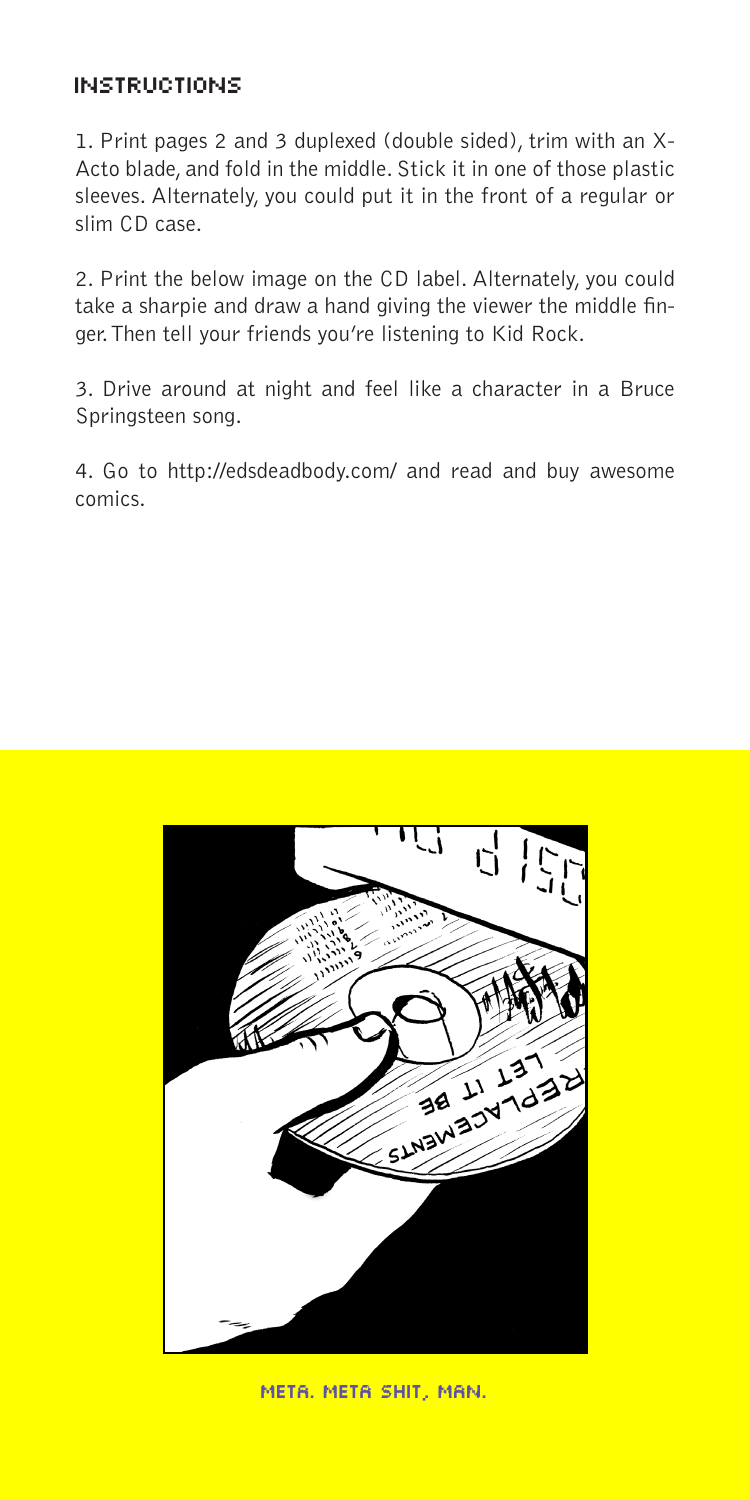



ed choy moorman

1. PULP – BABIES 2. JAY-Z – DECEMBER 4 3. LAURIE ANDERSON – LET X=X 4. HANDSOME FURS – I'M CONFUSED 5. RANDY NEWMAN – GUILTY 5. TOM WAITS – I DOM'T WANNA GROW UP<br>6. THE LANGLEY SCHOOLS MUSIC PROJECT – RESPERADO 8. THE SHANGRI-LAS – OUT ON THE STREETS 9. LOUIS ARMSTRONg AND HIS HOT FIVE – WEST END BLUES 10. DAVID BYRNE – GLASS, CONCRETE AND STONE 11. THE WALKMEN – EVERYONE WHO PRETENDED TO LIKE ME IS GONE 12. FRANK ZAPPA – UNCLE REMUS 13. NEIL YOUNG & CRAZY HORSE – WINTERLONG (LIVE) 14. SUICIDE – DREAMS 15. THE MOUNTAIN GOATS – ALPHA RATS NEST 16. R.E.M. – SHAKING THROUGH 17. WHY? – FATALIST PALMISTRY 18. TOWNES VAN ZANDT – PaNCHO AND LEFTY

Co